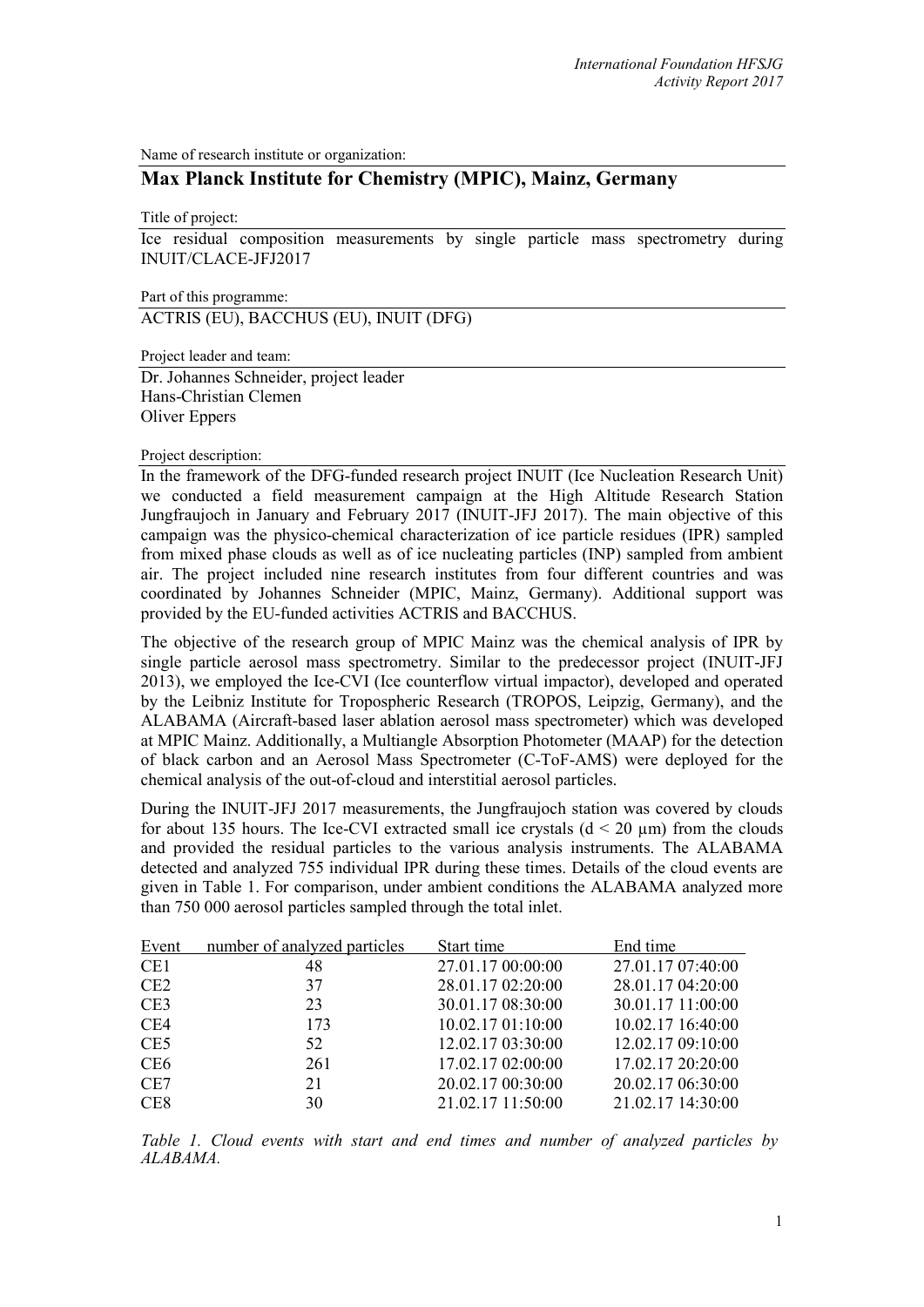## *International Foundation HFSJG Activity Report 2017*

The composition of the IPR is clearly different from that of the ambient aerosol (Figure 1). For this comparison, a subset of 38233 particles from the ambient aerosol (one hour before and after the respective cloud event) was selected. The IPR contain mainly mineral and metallic components (Al, Na, K, Mg, Fe, Si, Ca), while the out-of-cloud aerosol is dominated by carbonaceous (EC, OC) and secondary inorganic material (sulfate, ammonium). The high abundance of potassium (K) can indicate biomass burning or primary biological material and is observed in both particle populations.



*Figure 1. Comparison between the chemical composition of ice particle residuals (left) and out-of-cloud aerosol particles (right).*

Analysis of the individual cloud events shows that the composition varies between the events (Figure 2). Especially during events 4 through 8 the relative abundance of mineral dust and sea spray particles is markedly higher than during the other events. This can be explained by air mass origin: Trajectory analyses (HYSPLIT) show that during the second half of the campaign the probed air masses arrived from the Sahara region. Accordingly, also in the outof-cloud aerosol the aluminum and calcium containing particles (as indicators for dust particles) show a higher abundance than during the first half of the campaign.

These findings further emphasis the role of mineral dust particles as INP in the free troposphere and confirm the results that were obtained during the first INUIT-JFJ campaign in 2013 [1]. In that study, we observed an enrichment of mineral particle in IPR compared to out-of-cloud aerosol of a factor 30. Similar as in the present study, we observed particles of biological origin in IPR as well as in the out-of-cloud aerosol. However, particle identification in the data set of the 2013 study was hindered by the fact that only one polarity (cations) was measured. In 2017, both polarities (anions and cation) were detected simultaneously for each particle, such that particle identification is markedly more robust and reliable. The particle classification shown in Figures 1 and 2 is still a preliminary result and will be refined before final publication which is planned for the second half of 2018.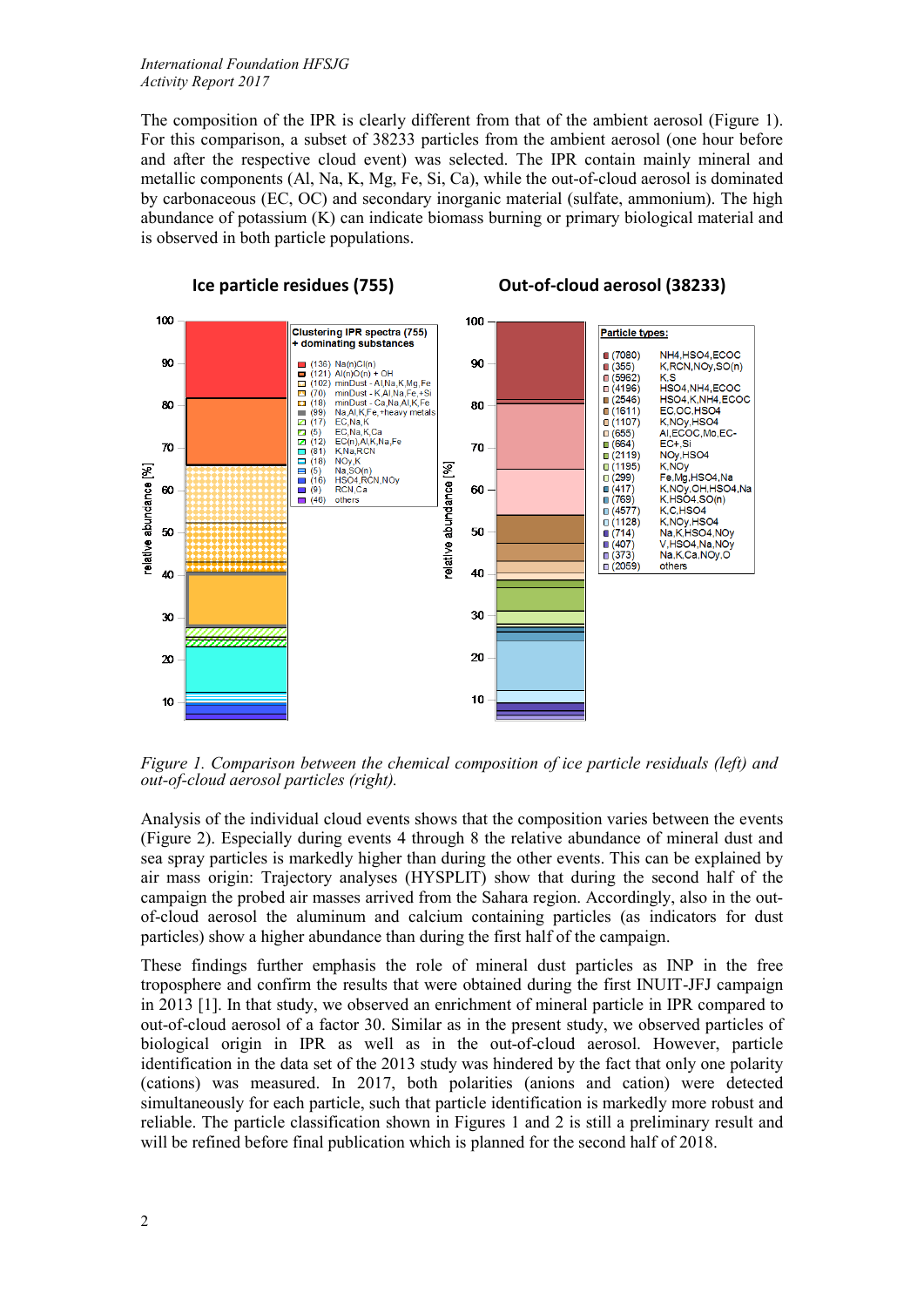

*Figure 2. Ice particle residual composition separated by individual cloud events as given in Table 1.*

Key words:

Ice nuclei, aerosol composition, aerosol-cloud interaction, aerosol mass spectrometry

Internet data bases:

http://www.ice-nuclei.de/the-inuit-project/

Collaborating partners/networks:

University Frankfurt, Germany University Bielefeld, Germany Karlsruhe Institute of Technology (KIT), Germany Leibniz Institute for Tropsopheric Research (TROPOS), Leipzig, Germany Technical University Darmstadt, Germany Paul Scherrer Institute (PSI), Switzerland ETH Zurich, Switzerland University of Manchester, UK University of Toronto, Canada

Scientific publications and public outreach 2017:

## **Refereed journal articles and their internet access**

[1] Schmidt, S., J. Schneider, T. Klimach, S. Mertes, L.P. Schenk, P. Kupiszewski, J. Curtius and S. Borrmann, Online single particle analysis of ice particle residuals from mountain-top mixed-phase clouds using laboratory derived particle type assignment, Atmos. Chem. Phys., **17**, 575-594, doi: 10.5194/acp-17-575-2017, 2017. https://www.atmos-chem-phys.net/17/575/2017/

Kupiszewski, P., M. Zanatta, S. Mertes, P. Vochezer, G. Lloyd, J. Schneider, L. Schenk, M. Schnaiter, U. Baltensperger, E. Weingartner, Ice residual properties in mixed-phase clouds at the high-alpine Jungfraujoch site, J. Geophys. Res. Atmos., **121**, 12343–12362, doi: 10.1002/2016JD024894, 2016. https://dx.doi.org/10.1002/2016JD024894